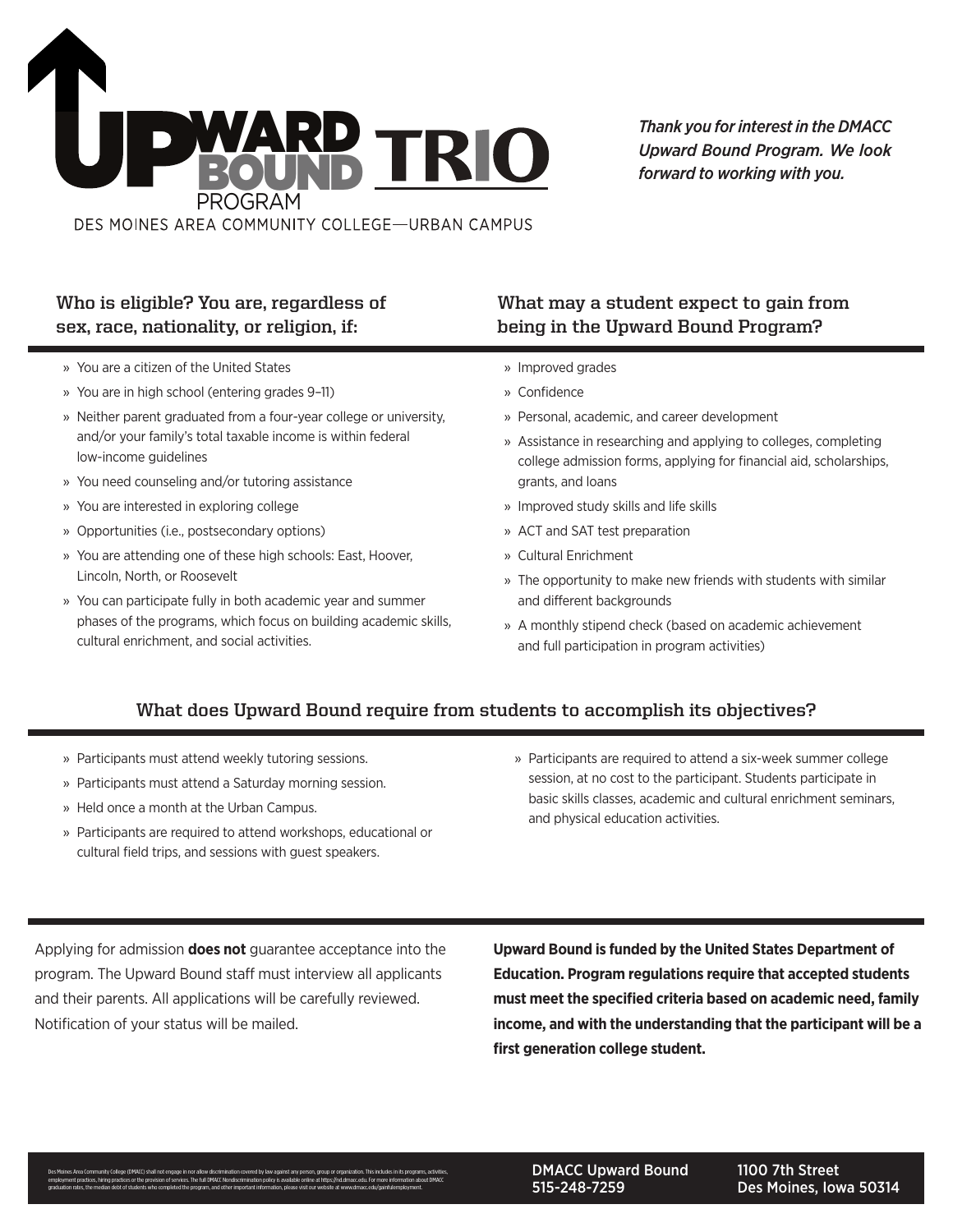## **UPWARD BOUND ADMISSION APPLICATION**

ANSWER ALL QUESTIONS. PRINT OR TYPE ONLY.

| <b>Personal Information</b>                                                                                                                                                                                                                                                                                                                                                                                                                                                                                                                                                                                                                                                                                                                                                          | <b>Ethnic/Racial Information</b><br>(Check one)                                                                                                                                                                                                                                                                                                                                                                                                                                                                                                     |
|--------------------------------------------------------------------------------------------------------------------------------------------------------------------------------------------------------------------------------------------------------------------------------------------------------------------------------------------------------------------------------------------------------------------------------------------------------------------------------------------------------------------------------------------------------------------------------------------------------------------------------------------------------------------------------------------------------------------------------------------------------------------------------------|-----------------------------------------------------------------------------------------------------------------------------------------------------------------------------------------------------------------------------------------------------------------------------------------------------------------------------------------------------------------------------------------------------------------------------------------------------------------------------------------------------------------------------------------------------|
| Female $\square$ Male $\square$<br>Gender:<br>Are you a US citizen? Yes $\square$<br>No $\square$                                                                                                                                                                                                                                                                                                                                                                                                                                                                                                                                                                                                                                                                                    | $\Box$ Asian or Pacific Islander<br>$\Box$ American Indian or Alaskan Native<br>$\Box$ African American<br>$\Box$ Hispanic<br>$\Box$ Other American Minorities<br>$\Box$ White Non-Hispanic<br>$\Box$ Non-Resident Alien<br><b>Email Address</b>                                                                                                                                                                                                                                                                                                    |
| <b>Family Information</b><br>Parent or guardian work number(s): example and the state of the state of the state of the state of the state of the state of the state of the state of the state of the state of the state of the state of the state of the st<br>What type of transportation do you or your family use? Car $\Box$<br>Have either of your parents/guardians with whom you live, completed and received a Bachelor's degree from a four-year college or university?<br>No $\square$<br>Yes $\Box$<br>Degree received:                                                                                                                                                                                                                                                   | Bus $\Box$<br>Walk $\square$<br>Cab $\Box$<br>Other $\Box$                                                                                                                                                                                                                                                                                                                                                                                                                                                                                          |
| <b>Job Information</b><br>No <sub>1</sub><br>Yes $\square$<br>Do you have a part-time job?<br>If yes, give the name and address of your employer:<br>Work Telephone Number: What were also also have a series of the series of the series of the series of the series of the series of the series of the series of the series of the series of the series of the series of the seri<br>Work Hours:<br>Monday:<br>$\frac{1}{2}$ to $\frac{1}{2}$ to $\frac{1}{2}$ to $\frac{1}{2}$ to $\frac{1}{2}$<br>Tuesday:<br>Wednesday:<br>Thursday:<br>to the state of the state of the state of the state of the state of the state of the state of the state of the<br>Friday:<br>$\overline{\phantom{a}}$ to $\overline{\phantom{a}}$<br>Saturday:<br>Sunday:<br>$\sim$ to $\sim$ to $\sim$ | <b>Emergency Information</b><br>In case of an emergency, contact (please print):<br>Relationship: the contract of the contract of the contract of the contract of the contract of the contract of the contract of the contract of the contract of the contract of the contract of the contract of the contract of<br>Alternate Telephone: The contract of the contract of the contract of the contract of the contract of the contract of the contract of the contract of the contract of the contract of the contract of the contract of the contr |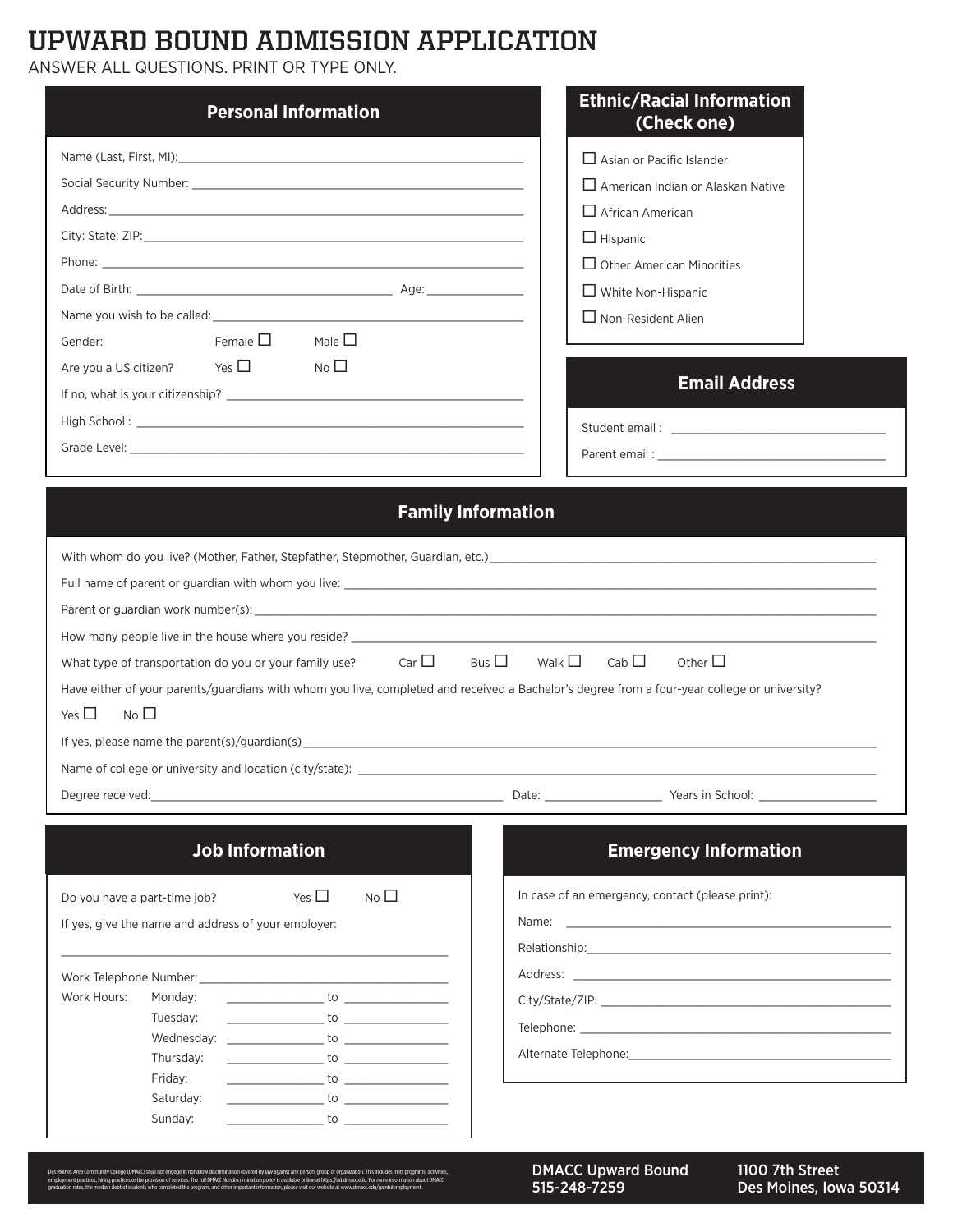# **INCOME VERIFICATION**

## **Declaration of Eligibility**

|                                                                                                                                                   | <b>DECIGIQUUII VI EIIYINIIII</b>                                                                 |                                                                                                                                                     |             |  |
|---------------------------------------------------------------------------------------------------------------------------------------------------|--------------------------------------------------------------------------------------------------|-----------------------------------------------------------------------------------------------------------------------------------------------------|-------------|--|
| In order to establish the eligibility of the student named below, it is necessary to verify the family taxable income. Completion of this section |                                                                                                  |                                                                                                                                                     |             |  |
| and a copy of your previous year's income tax form is mandatory for consideration in the program. The income information is required by           |                                                                                                  |                                                                                                                                                     |             |  |
|                                                                                                                                                   |                                                                                                  | federal regulation in order to determine student eligibility. All personal information will be held in the strictest confidence as set forth in the |             |  |
|                                                                                                                                                   |                                                                                                  | Statement of Confidentiality below. PLEASE NOTE: Applications received without this information will not be considered.                             |             |  |
|                                                                                                                                                   |                                                                                                  |                                                                                                                                                     |             |  |
|                                                                                                                                                   |                                                                                                  |                                                                                                                                                     |             |  |
|                                                                                                                                                   |                                                                                                  |                                                                                                                                                     |             |  |
| Does Your Family Recieve Financial Assistance?                                                                                                    | Yes $\square$ No $\square$                                                                       |                                                                                                                                                     |             |  |
|                                                                                                                                                   |                                                                                                  |                                                                                                                                                     |             |  |
|                                                                                                                                                   |                                                                                                  | If you or your family receive FIP, Food Stamps, Social Security, or any other state or federally funded subsidy, please submit                      |             |  |
|                                                                                                                                                   | current copy of a letter from your caseworker or other documentation verifying this information. |                                                                                                                                                     |             |  |
| PARENT(S) / GUARDIAN(S) DECLARATION:                                                                                                              |                                                                                                  |                                                                                                                                                     |             |  |
| I/We declare that the information provided is true and correct.                                                                                   |                                                                                                  |                                                                                                                                                     |             |  |
|                                                                                                                                                   |                                                                                                  |                                                                                                                                                     |             |  |
| Mother/Stepmother/Guardian                                                                                                                        |                                                                                                  | Father/Stepfather/Guardian                                                                                                                          |             |  |
|                                                                                                                                                   |                                                                                                  |                                                                                                                                                     |             |  |
|                                                                                                                                                   | <b>Statement of Confidentiality</b>                                                              |                                                                                                                                                     |             |  |
|                                                                                                                                                   |                                                                                                  | The United States Department of Education requires that the following statement be read by all Upward Bound participants.                           |             |  |
|                                                                                                                                                   |                                                                                                  | "The personal information you give to the Upward Bound Director is sent to the federal government (Department of Education.) The                    |             |  |
|                                                                                                                                                   |                                                                                                  | information is protected by the Privacy Act. No one may see the information unless he or she works with of for the Upward Bound                     |             |  |
|                                                                                                                                                   |                                                                                                  | Program, or is specifically authorized to see the information. The information is necessary to determine if the applicant is eligible to            |             |  |
|                                                                                                                                                   |                                                                                                  | participate in the program and helps the federal government to measure your success. The Department of Education has the authority                  |             |  |
|                                                                                                                                                   |                                                                                                  | to gather information to help make Upward Bound a better program (20 USC 1231A.) If you do not give this information to the Upward                  |             |  |
| Bound Program and the Department of Education, you cannot receive any benefits from the program."                                                 |                                                                                                  |                                                                                                                                                     |             |  |
|                                                                                                                                                   | Your signature below affirms that you have read the statement, not that you agree with it.       |                                                                                                                                                     |             |  |
| "I have read the above Statement of Confidentiality."                                                                                             |                                                                                                  |                                                                                                                                                     |             |  |
|                                                                                                                                                   |                                                                                                  |                                                                                                                                                     |             |  |
| Student Signature                                                                                                                                 | Date                                                                                             | Parent/Legal Guardian                                                                                                                               | Date        |  |
|                                                                                                                                                   |                                                                                                  |                                                                                                                                                     |             |  |
|                                                                                                                                                   | <b>OFFICE USE ONLY</b>                                                                           |                                                                                                                                                     |             |  |
| Family Size:                                                                                                                                      |                                                                                                  |                                                                                                                                                     |             |  |
| This student is classified as:                                                                                                                    | (1) First Generation/Low Income $\square$                                                        | (2) First Generation $\Box$<br>$(3)$ Low Income Only $\Box$                                                                                         |             |  |
|                                                                                                                                                   |                                                                                                  | Application is complete                                                                                                                             | $\Box$      |  |
| <b>Staff Signature</b>                                                                                                                            | Date                                                                                             | Acceped $\Box$                                                                                                                                      | Denied<br>ப |  |
|                                                                                                                                                   |                                                                                                  |                                                                                                                                                     |             |  |
|                                                                                                                                                   |                                                                                                  |                                                                                                                                                     |             |  |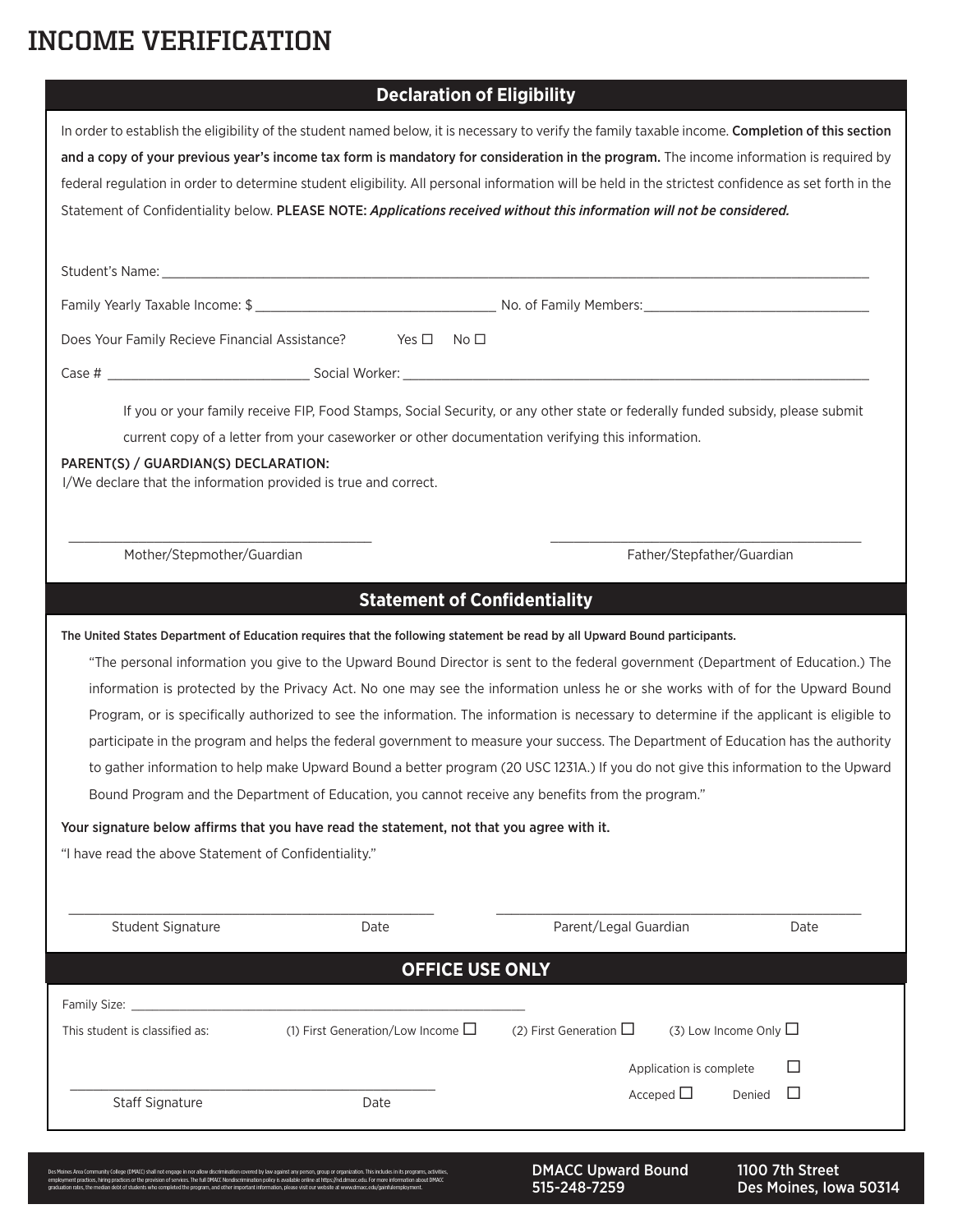

High School: \_\_\_\_\_\_\_\_\_\_\_\_\_\_\_\_\_\_\_\_\_\_\_\_\_\_\_\_\_\_\_\_\_\_\_\_\_\_\_\_\_\_\_\_\_\_\_\_\_\_\_\_\_\_\_\_\_\_\_\_\_\_\_\_\_\_\_\_\_\_\_\_\_\_\_\_\_\_\_\_\_\_\_\_\_\_\_\_\_\_\_\_\_\_\_\_\_\_\_\_\_

\_\_\_\_\_\_\_\_\_\_\_\_\_\_\_\_\_\_\_\_\_\_\_\_\_\_\_\_\_\_\_\_\_\_\_\_\_\_\_ is applying for admission to the Upward Bound Program, a pre-college preparatory project at DMACC. We are interested in attracting quality applicants who wish to pursue a college education from high school. Please complete this form and return it to the student's guidance counselor. We appreciate any assistance you can give that would help us evaluate the students who apply.

|                                 | <b>Excellent</b> | Meets &<br><b>Exceeds</b><br><b>Expectations</b> | <b>Meets</b><br><b>Expectations</b> | <b>Needs</b><br><b>Improvements</b> | <b>Unknown</b> |
|---------------------------------|------------------|--------------------------------------------------|-------------------------------------|-------------------------------------|----------------|
| <b>Creativity</b>               |                  |                                                  |                                     |                                     |                |
| Leadership                      |                  |                                                  |                                     |                                     |                |
| <b>Dependability</b>            |                  |                                                  |                                     |                                     |                |
| Self-confidence                 |                  |                                                  |                                     |                                     |                |
| <b>Rapport with peers</b>       |                  |                                                  |                                     |                                     |                |
| <b>Rapport with adults</b>      |                  |                                                  |                                     |                                     |                |
| <b>Capacity for a challenge</b> |                  |                                                  |                                     |                                     |                |
| Ability to make a commitment    |                  |                                                  |                                     |                                     |                |
| <b>Academic achievement</b>     |                  |                                                  |                                     |                                     |                |
| <b>Motivation/Attitude</b>      |                  |                                                  |                                     |                                     |                |
| <b>Attendance</b>               |                  |                                                  |                                     |                                     |                |

**Please check the proper box as it identifes the student applicant.** 

 $\Box$  No, I am unable to recommend this student. (Please comment on back.)

Signature

Date

\_\_\_\_\_\_\_\_\_\_\_\_\_\_\_\_\_\_\_\_\_\_\_

T Yes, I recommend this student with reservation. (If reservation, please comment on back.)

Yes, I recommend this student.

COUNSELOR: Please attach a copy of the student's permanent record and most recent grade card and return to: DMACC Upward Bound, Urban Campus, 1100 7th Street, Des Moines, IA 50314

\_\_\_\_\_\_\_\_\_\_\_\_\_\_\_\_\_\_\_\_\_\_\_\_\_\_\_\_\_\_\_\_\_\_\_\_\_\_\_\_\_\_\_\_\_\_\_

DMACC Upward Bound 515-248-7259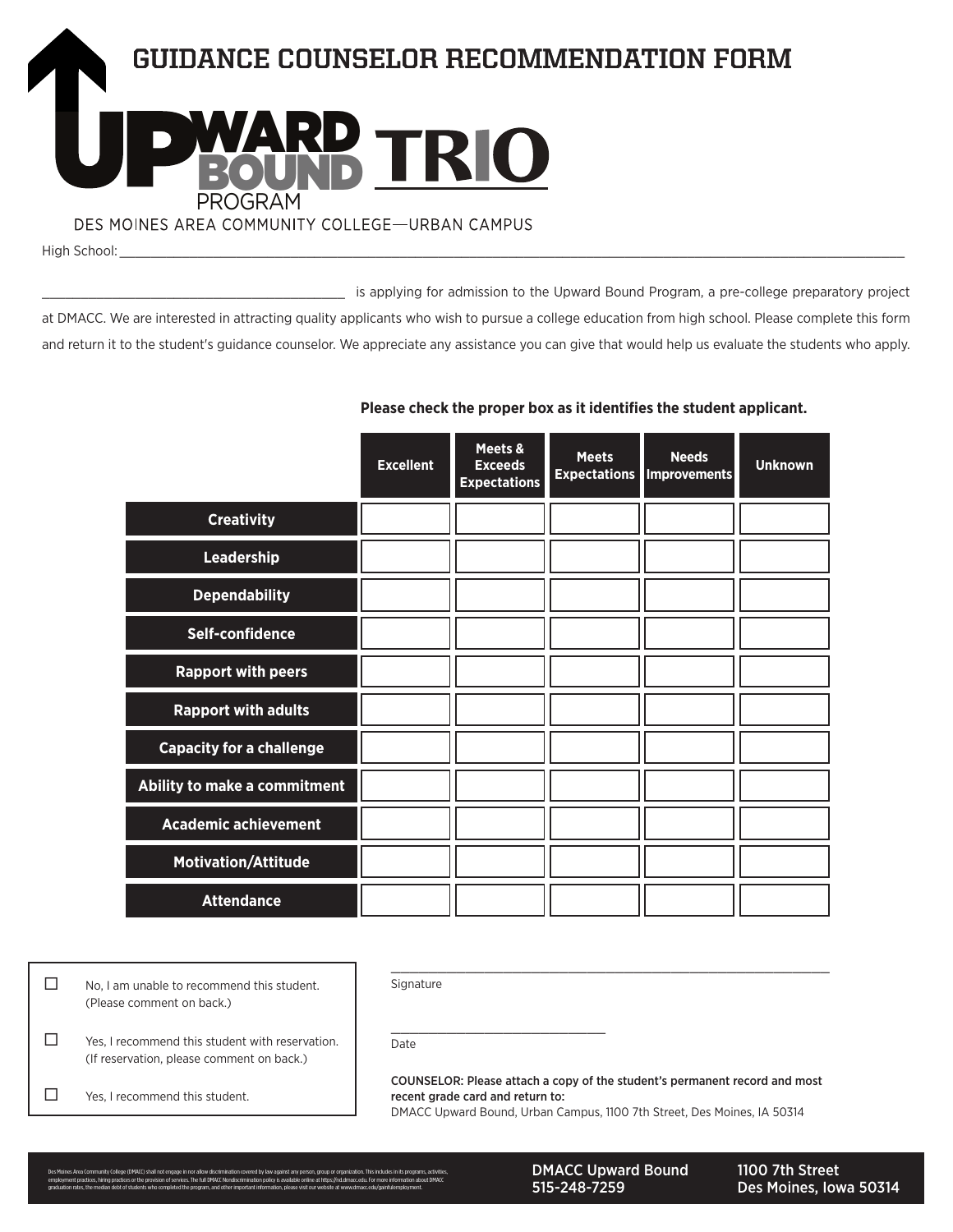

\_\_\_\_\_\_\_\_\_\_\_\_\_\_\_\_\_\_\_\_\_\_\_\_\_\_\_\_\_\_\_\_\_\_\_\_\_\_\_ is applying for admission to the Upward Bound Program, a pre-college preparatory project at DMACC. We are interested in attracting quality applicants who wish to pursue a college education from high school. Please complete this form and return it to the student's guidance counselor. We appreciate any assistance you can give that would help us evaluate the students who apply.

#### **Please check the proper box as it identifes the student applicant.**

| <b>English Skills</b>       | <b>Meets</b><br><b>Expecatations</b> | <b>Meets &amp; Exceeds</b><br><b>Expectations</b> | <b>Meets</b><br><b>Expecatations</b> | <b>Need</b><br><b>Improvements</b> | <b>Unknown</b> |
|-----------------------------|--------------------------------------|---------------------------------------------------|--------------------------------------|------------------------------------|----------------|
| <b>Grammar</b>              |                                      |                                                   |                                      |                                    |                |
| <b>Spelling</b>             |                                      |                                                   |                                      |                                    |                |
| <b>Punctuation</b>          |                                      |                                                   |                                      |                                    |                |
| Writing                     |                                      |                                                   |                                      |                                    |                |
| <b>Vocabulary</b>           |                                      |                                                   |                                      |                                    |                |
| <b>Reading Habits</b>       |                                      |                                                   |                                      |                                    |                |
| <b>Reading Skills</b>       |                                      |                                                   |                                      |                                    |                |
| <b>General</b>              | <b>Excellent</b>                     | <b>Meets &amp; Exceeds</b><br><b>Expectations</b> | <b>Meets</b><br><b>Expecatations</b> | <b>Need</b><br><b>Improvements</b> | <b>Unknown</b> |
| <b>Attendance</b>           |                                      |                                                   |                                      |                                    |                |
| Self-confidence             |                                      |                                                   |                                      |                                    |                |
| <b>Maturity</b>             |                                      |                                                   |                                      |                                    |                |
| <b>Motivation/Attitude</b>  |                                      |                                                   |                                      |                                    |                |
| Cooperative                 |                                      |                                                   |                                      |                                    |                |
| <b>Interpersonal Skills</b> |                                      |                                                   |                                      |                                    |                |

| No, I am unable to recommend this student.<br>(Please comment on back.)                      | Signature                                                                                                                                                                               |
|----------------------------------------------------------------------------------------------|-----------------------------------------------------------------------------------------------------------------------------------------------------------------------------------------|
| Yes, I recommend this student with reservation.<br>(If reservation, please comment on back.) | Date                                                                                                                                                                                    |
| Yes, I recommend this student.                                                               |                                                                                                                                                                                         |
| Current grade student is recieving in your class:                                            | TEACHER: Please attach a copy of the student's permanent record and most<br>recent grade card and return to:<br>DMACC Upward Bound, Urban Campus, 1100 7th Street, Des Moines, IA 50314 |
|                                                                                              |                                                                                                                                                                                         |

Des Moines Area Community College (DMACC) shall not engage in nor allow discrimination covered by law against any person, group or organization. This includes in its programs, activities, employment practices, hiring practices or the provision of services. The full DMACC Nondiscrimination policy is available online at https://nd.dmacc.edu. For more information about DMACC graduation rates, the median debt of students who completed the program, and other important information, please visit our website at www.dmacc.edu/gainfulemployment.

DMACC Upward Bound 515-248-7259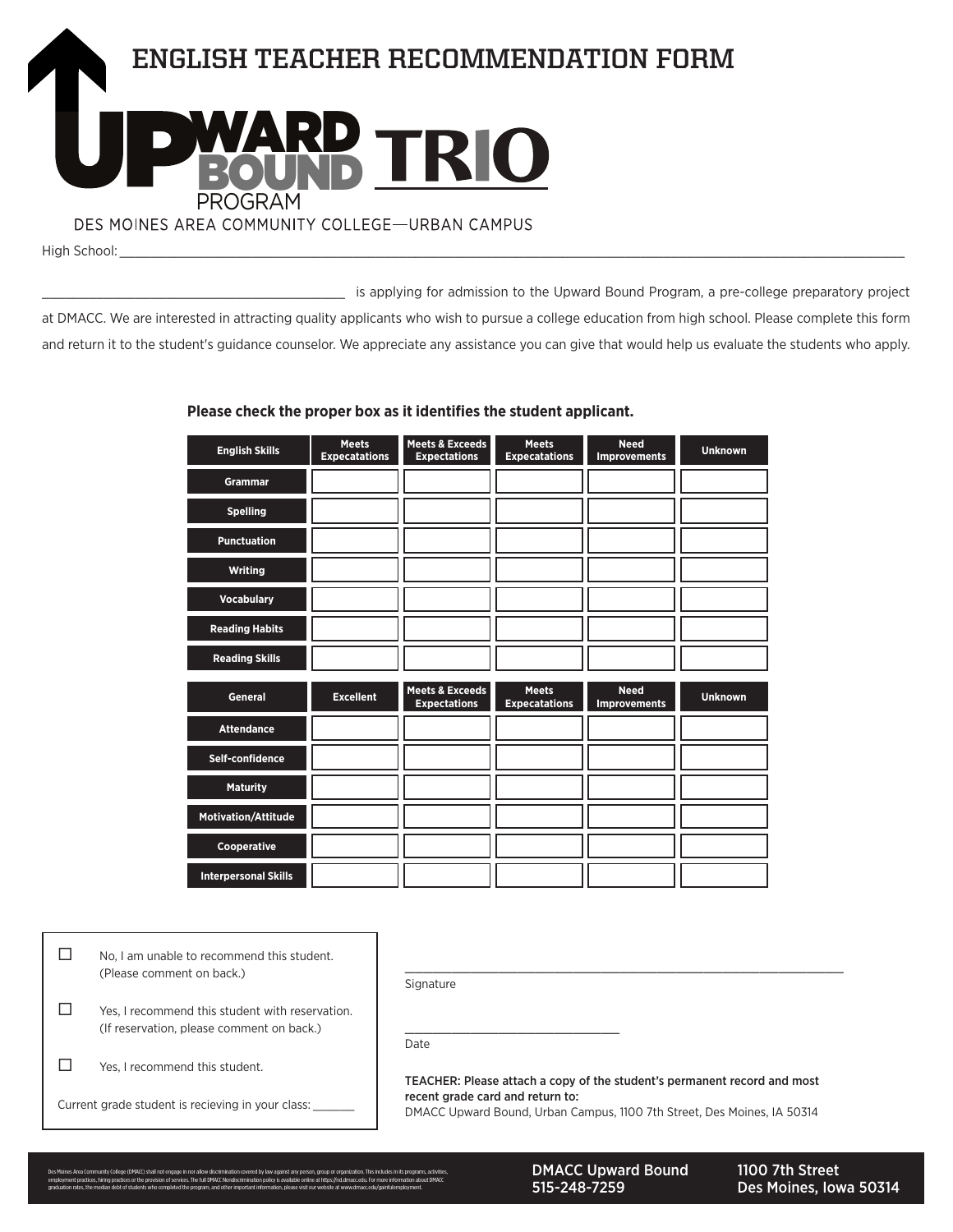

\_\_\_\_\_\_\_\_\_\_\_\_\_\_\_\_\_\_\_\_\_\_\_\_\_\_\_\_\_\_\_\_\_\_\_\_\_\_\_ is applying for admission to the Upward Bound Program, a pre-college preparatory project at DMACC. We are interested in attracting quality applicants who wish to pursue a college education from high school. Please complete this form and return it to the student's guidance counselor. We appreciate any assistance you can give that would help us evaluate the students who apply.

#### **Please check the proper box as it identifes the student applicant.**

| <b>Math Skills</b>                       | <b>Meets</b><br><b>Expecatations</b> | <b>Meets &amp; Exceeds</b><br><b>Expectations</b> | <b>Meets</b><br><b>Expecatations</b> | <b>Need</b><br><b>Improvements</b> | <b>Unknown</b> |
|------------------------------------------|--------------------------------------|---------------------------------------------------|--------------------------------------|------------------------------------|----------------|
| Algebra II                               |                                      |                                                   |                                      |                                    |                |
| <b>Geometry</b>                          |                                      |                                                   |                                      |                                    |                |
| Trigonometry/<br><b>College Algebra</b>  |                                      |                                                   |                                      |                                    |                |
| <b>Fractions/Division</b>                |                                      |                                                   |                                      |                                    |                |
| <b>Percentages</b>                       |                                      |                                                   |                                      |                                    |                |
| <b>Problem Solving</b>                   |                                      |                                                   |                                      |                                    |                |
| <b>General Algebra</b>                   |                                      |                                                   |                                      |                                    |                |
| <b>Classroom</b><br><b>Participation</b> |                                      |                                                   |                                      |                                    |                |
| <b>General</b>                           | <b>Excellent</b>                     | <b>Meets &amp; Exceeds</b><br><b>Expectations</b> | <b>Meets</b><br><b>Expecatations</b> | <b>Need</b><br><b>Improvements</b> | <b>Unknown</b> |
| <b>Attendance</b>                        |                                      |                                                   |                                      |                                    |                |
| Self-confidence                          |                                      |                                                   |                                      |                                    |                |
| <b>Maturity</b>                          |                                      |                                                   |                                      |                                    |                |
| Motivation/Attitude                      |                                      |                                                   |                                      |                                    |                |
| Cooperative                              |                                      |                                                   |                                      |                                    |                |
| <b>Interpersonal Skills</b>              |                                      |                                                   |                                      |                                    |                |

| No, I am unable to recommend this student.<br>(Please comment on back.)                      | Signature                                                                                                                                                                               |
|----------------------------------------------------------------------------------------------|-----------------------------------------------------------------------------------------------------------------------------------------------------------------------------------------|
| Yes, I recommend this student with reservation.<br>(If reservation, please comment on back.) | Date                                                                                                                                                                                    |
| Yes, I recommend this student.                                                               |                                                                                                                                                                                         |
| Current grade student is recieving in your class:                                            | TEACHER: Please attach a copy of the student's permanent record and most<br>recent grade card and return to:<br>DMACC Upward Bound, Urban Campus, 1100 7th Street, Des Moines, IA 50314 |
|                                                                                              |                                                                                                                                                                                         |